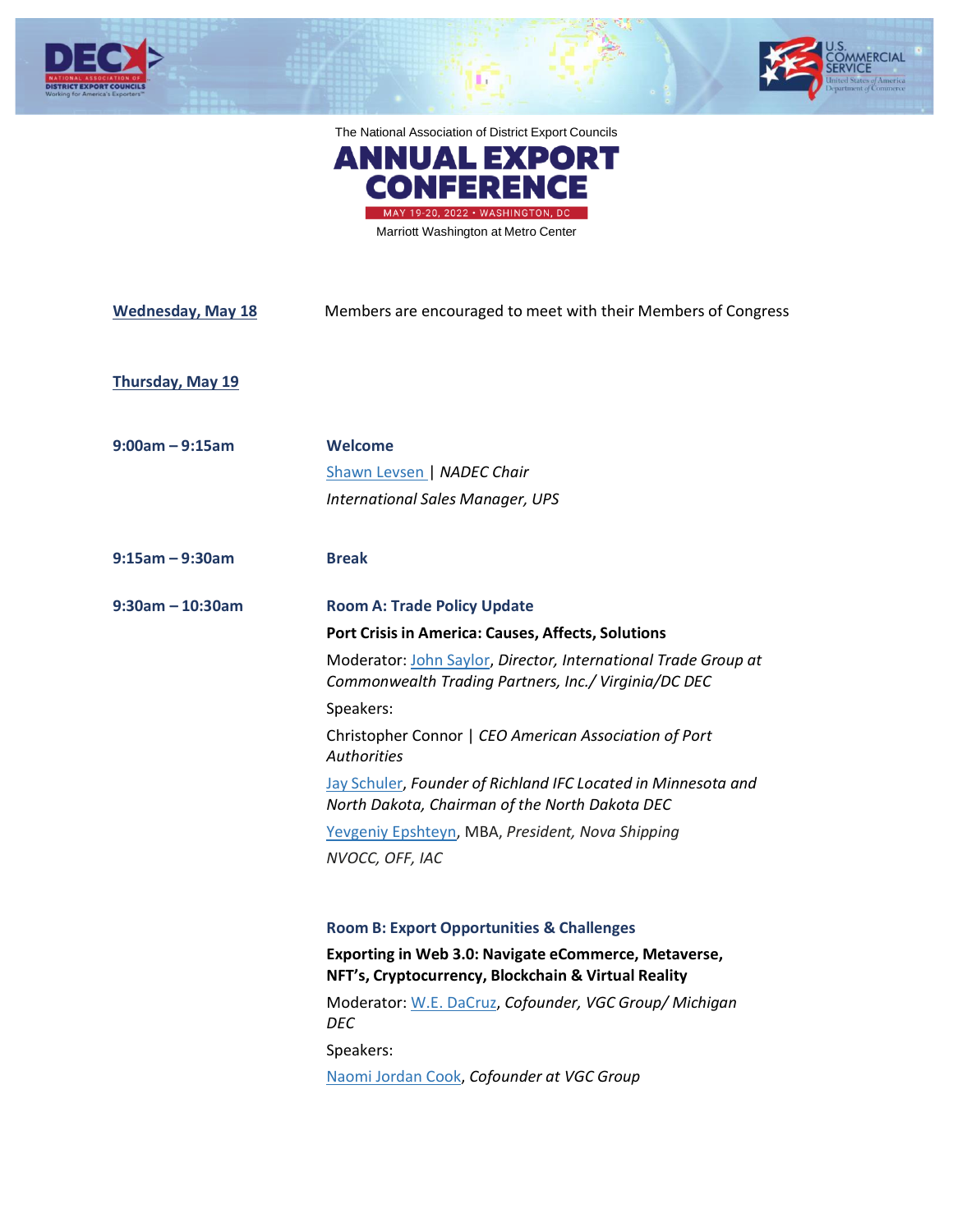[Courtney](https://www.linkedin.com/in/courtneylsanders/) Sanders, *Founder at CLS Training International LLC.* [Adrian Viller,](https://www.linkedin.com/in/adrianviller/) *Online Business Development Director at IBT Online* [Mack Hendricks,](https://www.facebook.com/mackhendricks) *CEO of FlyBall*

**10:30am – 10:45am Break**

#### **ROOM A: Latin America Trade Opportunities**

Moderator: [Alex Sanchez,](https://www.linkedin.com/in/alex-sanchez-4452a314/) *President and CEO of Florida Bankers Association*

Speakers:

Alfonso [Quiñonez](https://estadosunidos.minex.gob.gt/) Lemus, *Ambassador of Guatemala to the United States*

Max J. [Trujillo,](https://www.linkedin.com/in/maxjtrujillo) *President MJT Policy*

Romeo [Esquivel,](https://www.linkedin.com/in/romeoesquivel) *VP Commercial Support, CBX Global*

[Mariano](https://www.linkedin.com/in/mariano-parlato) Parlato, *Country Manager DISS / Puerto Rico DEC*

#### **ROOM B: Exporting in Travel & Tourism, Education**

Moderator: [Fred Latuperissa,](https://www.linkedin.com/in/fred-latuperissa-b975491/) *President at ExIm 20/20 Group, LLC/ California Inland Empire DEC*

Speakers:

Koka [Lakshman,](https://www.linkedin.com/in/koka-lakshman-4a0b7a9/) *Vice Chairman, EDC Soboba Band of Luiseno Indians, San Jacinto, California/ California Inland Empire DEC*

Nate [Welch,](https://www.linkedin.com/in/natewelchsd/) *President, Vermillion Chamber/ South Dakota DEC*

[David Huether,](https://www.linkedin.com/in/dave-huether-1aa48756/) *Deputy Director of Research, National Travel and Tourism Office, International Trade Administration, US Department of Commerce*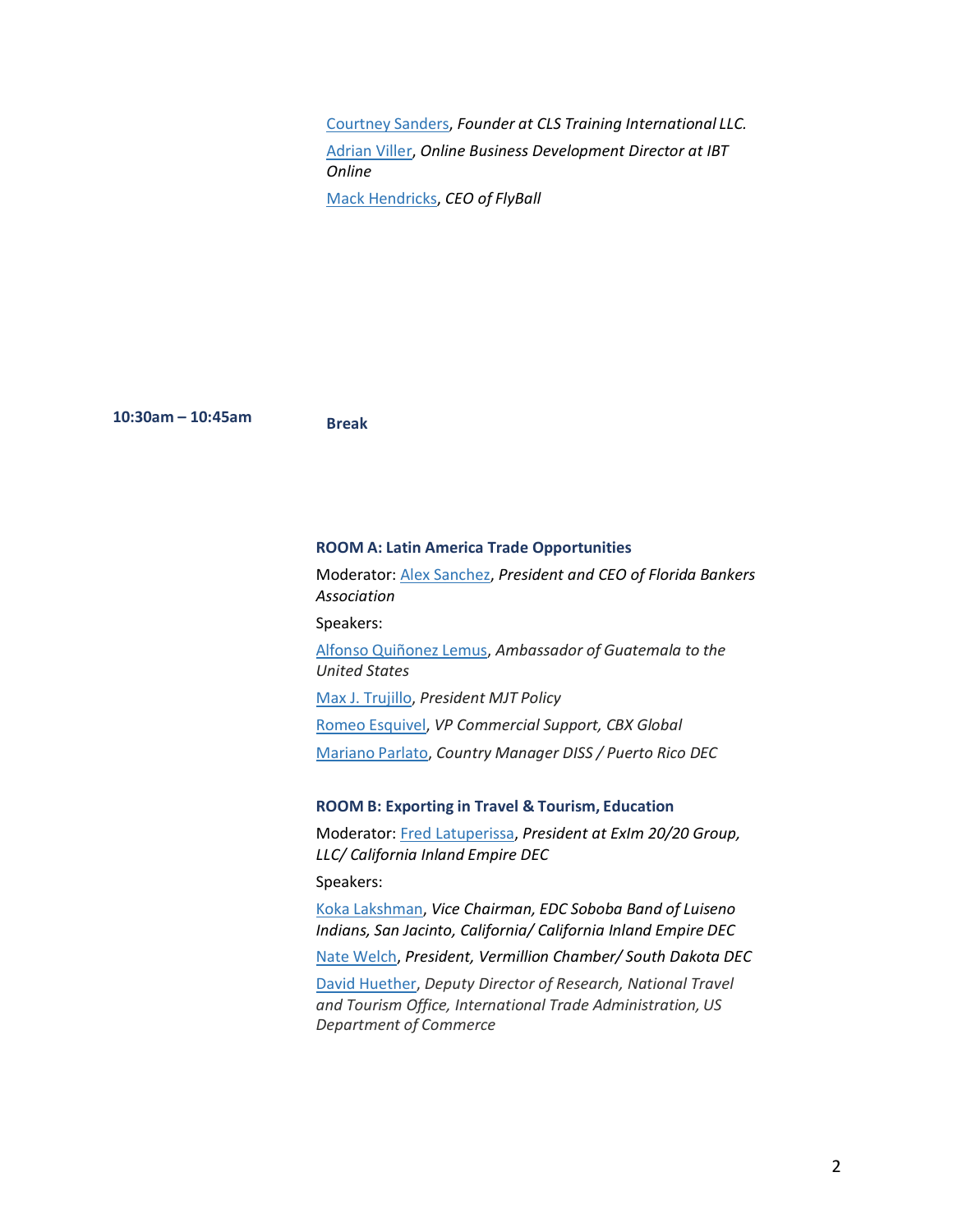| $12:00$ pm - 1:30pm | <b>Lunch with Keynote Speaker</b>                                                                                                                                                                            |  |
|---------------------|--------------------------------------------------------------------------------------------------------------------------------------------------------------------------------------------------------------|--|
|                     | Moderator: David F. Day, Chairman, Global Risk Mitigation<br>Foundation/Hawaii DEC                                                                                                                           |  |
|                     | The Honorable Reta Jo Lewis, Esq.<br><b>President and Chair</b><br><b>Export-Import Bank of the United States</b>                                                                                            |  |
|                     | A conversation between the new Chair of the EXIM Bank, Reta<br>Jo Lewis, and NADEC's Trade Policy Chair, David Day, on the<br>Bank's new policies, broader mission, and enhanced focus on<br>small business. |  |
| $1:40$ pm – 2:40pm  | Room A: U.K. Open for Business: The Way Forward                                                                                                                                                              |  |
|                     | Moderator: Urszula Wojciechowska, MBE., Executive Director,<br>Coalition of New England Companies for Trade, Massachusetts<br><b>DEC</b>                                                                     |  |
|                     | Speakers:                                                                                                                                                                                                    |  |
|                     | Sarah Clegg, Head of Trade Policy, British Embassy                                                                                                                                                           |  |
|                     | Tim Crouch, Director of Investment, North America, UK<br>Department for International Trade (DIT)                                                                                                            |  |
|                     | <b>Emanuel Adam, Chief Policy &amp; Trade Officer, BritishAmerican</b><br>Business.                                                                                                                          |  |
|                     | <b>Room B: Exporting to India</b>                                                                                                                                                                            |  |
|                     | Moderator: David F. Day, Chairman, Global Risk Mitigation<br>Foundation                                                                                                                                      |  |
|                     | Speakers:                                                                                                                                                                                                    |  |
|                     | <b>Stacey Standley, Formerly, the Managing Director of Sikland-</b><br>Standley Ent Pvt Ltd. / Nevada DEC                                                                                                    |  |
|                     | Samir Kapadia, Chief Operating Officer and Principal at the<br>Vogel Group                                                                                                                                   |  |
| $2:40$ pm – 2:55pm  | <b>Break</b>                                                                                                                                                                                                 |  |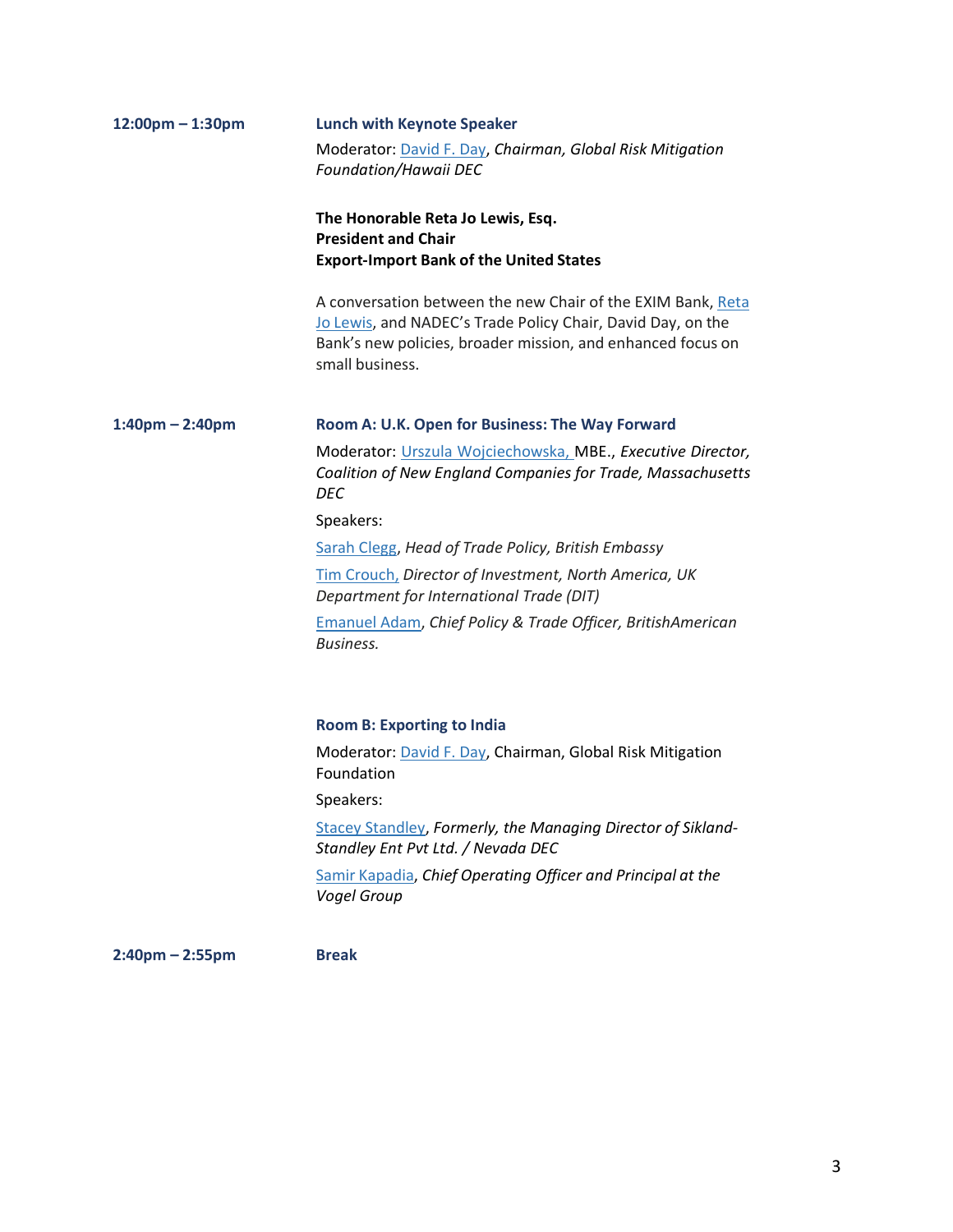| $2:55$ pm – 3:55pm   | Room A: SME Resources for increasing exports-your<br>educational institutional advantage<br>Moderator: Mark Ballam, Managing Director at San Diego State<br>University, Center for Advancing Global Business/ San Diego &<br><b>Imperial DEC</b> |  |  |
|----------------------|--------------------------------------------------------------------------------------------------------------------------------------------------------------------------------------------------------------------------------------------------|--|--|
|                      |                                                                                                                                                                                                                                                  |  |  |
|                      | Topic 1: Understanding the Digital Trade Revolution: New<br>tools for U.S. small businesses                                                                                                                                                      |  |  |
|                      | Speaker: Simona Racek, Getting to Global, San Diego &<br><b>Imperial DEC</b>                                                                                                                                                                     |  |  |
|                      | Topic 2: Utilizing the educational institutional advantage                                                                                                                                                                                       |  |  |
|                      | Speakers:                                                                                                                                                                                                                                        |  |  |
|                      | Jonathan Szucs, General Manager, Advanced Superabrasives,<br>Inc./ Vice-Chair NADEC, North Carolina DEC                                                                                                                                          |  |  |
|                      | Tom Robinson, Biz Advisors LLC, North Carolina DEC                                                                                                                                                                                               |  |  |
|                      |                                                                                                                                                                                                                                                  |  |  |
|                      | Room B: U.S.- Africa Trade Relations: How to be part of the<br><b>Economic Growth &amp; Development on the "New Frontier"</b>                                                                                                                    |  |  |
|                      | Moderator: W.E. DaCruz, Cofounder, VGC Group/ Michigan DEC                                                                                                                                                                                       |  |  |
|                      | Speakers:                                                                                                                                                                                                                                        |  |  |
|                      | Deniece Laurant-Mantey   Director for Africa, The National<br>Security Council, The White House                                                                                                                                                  |  |  |
|                      | Akindele Akinyemi President & CEO at Global African Business<br>Association                                                                                                                                                                      |  |  |
|                      | Michael Sudarkasa   CEO Africa Business Group, TBD Ghana<br><b>Investment Promotion Authority</b>                                                                                                                                                |  |  |
|                      |                                                                                                                                                                                                                                                  |  |  |
| $3:55$ pm $-4:10$ pm | <b>Break</b>                                                                                                                                                                                                                                     |  |  |
| $4:10pm - 5:10pm$    | <b>Room A: Southbound Trade Initiative</b>                                                                                                                                                                                                       |  |  |
|                      | <b>Trade-Reshoring and National Security in the Americas</b>                                                                                                                                                                                     |  |  |
|                      | <b>Southbound Trade Initiative Program Overview PDF</b>                                                                                                                                                                                          |  |  |
|                      | Ernesto Pinal, Managing Director, Export Optimizers/                                                                                                                                                                                             |  |  |
|                      | Idaho DEC                                                                                                                                                                                                                                        |  |  |
|                      | Cesar Remis, Minister, Embassy of Mexico to the US                                                                                                                                                                                               |  |  |
|                      | John Layton, Minister (Economic), Embassy of Canada to the<br>US                                                                                                                                                                                 |  |  |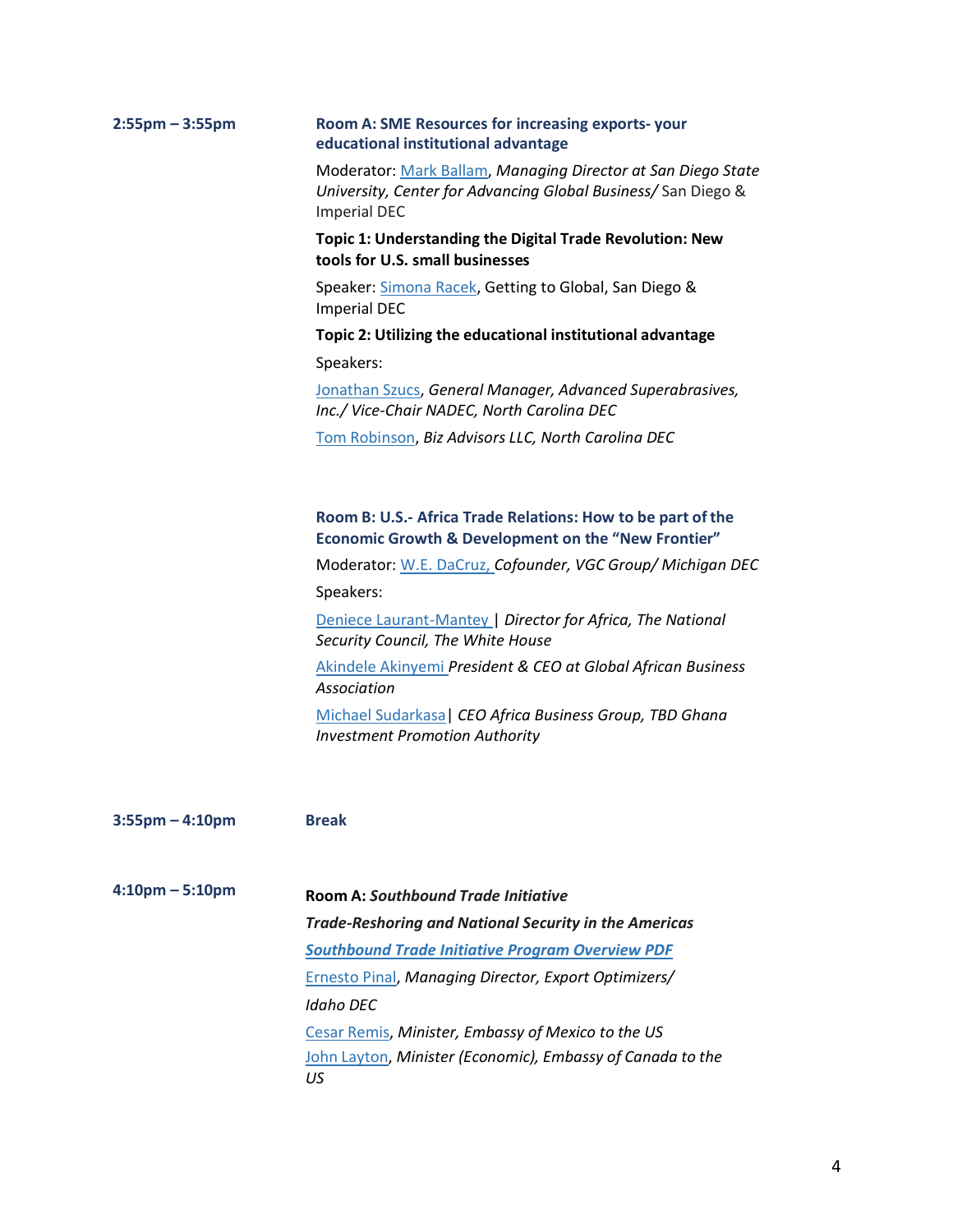# **Room B: Financing your Exporting Business**

Moderator[: Luke Lindberg,](https://www.linkedin.com/in/lukejlindberg/) *Executive Director of Global Strategy, Innovation, and World Clinic, Sanford Health/ South Dakota DEC*

# Speakers:

[Scott Stevenson,](https://www.linkedin.com/in/h-scott-stevenson-a30a5127/) *Senior Vice President of Trade, Bankers Association for Finance and Trade* [Daniel Pische,](https://www.linkedin.com/in/dpische/) *National Director of Trade and Finance, U.S. Small Business Administration* Aerek [Stephens,](https://www.linkedin.com/in/a%C3%A9rek-stephens-13b7503/) *Head of Regional Export Promotion Program, Export-Import Bank of the United States*

**5:10pm – 5:35pm Speed Networking**

## **Friday, May 20**

| $9:00am - 9:15am$    | Welcome                                                                 |  |
|----------------------|-------------------------------------------------------------------------|--|
|                      | Shawn Levsen   NADEC Chair                                              |  |
|                      | International Sales Manager, UPS/ Camino Real DEC                       |  |
| $9:15$ am - 10:15am  | Presentations to DEC of the Year & Executive Secretary of<br>the Year   |  |
| $10:15$ am - 10:30am | <b>Break</b>                                                            |  |
| $10:30$ am - 11:30am | <b>Room A: Exporting to Island Nations</b>                              |  |
|                      | Moderator: Elizabeth Chan, CEO, Global Risk Mitigation<br>Foundation    |  |
|                      | Speakers:                                                               |  |
|                      | Ambassador (Ret.) Joseph J. Cella, Immediate past<br>Ambassador to Fiji |  |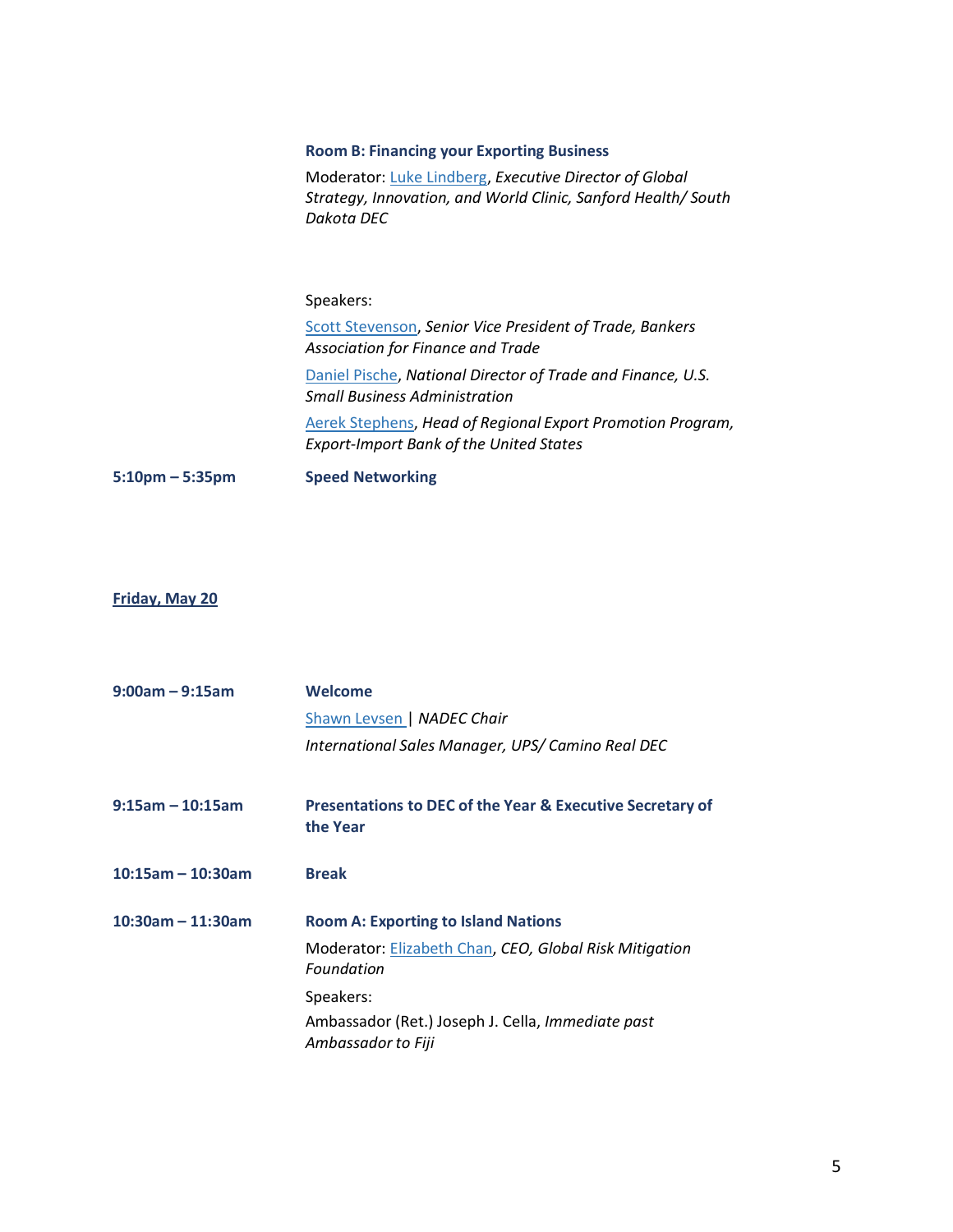Ambassador John Hennesey-Niland – *Current U.S. Ambassador to the Republic of Palau*. Ambassador Hennesey-Niland has had a 30-year career in the U.S. Foreign Service and now leads the U.S. Embassy on the strategic island of Palau.

[Luke Lindberg,](https://www.linkedin.com/in/lukejlindberg/) *Executive Director of Global Strategy, Innovation, and World Clinic, Sanford Health/ South Dakota DEC* [Elizabeth](https://www.linkedin.com/in/elizabethgchan/) Chan, *CEO, Global Risk Mitigation Foundation* [Phillip Mendiola-Long,](https://www.linkedin.com/in/asiapacific/) *Co-Founder at The Ohala Foundation, Sherman Consulting/ Hawaii Pacific DEC*

*[Slide presentation](https://usaexporter-my.sharepoint.com/:p:/g/personal/nadec_usaexporter_org/EfiOz6oHkTdHgh_3C2CeZM8BpRS6xXDPk9Xrjf0FwsHqaw?e=Aq90mK)*

### **Room B: Cybersecurity & the Global Impact on Trade**

Moderator[: Scott Blacklin,](https://www.linkedin.com/in/scottblacklin/) *Principal & CEO, Blacklin Associates, LLC/ Virginia-DC DEC*

Speakers:

Dr. Oz [Erdem,](https://www.linkedin.com/in/drozkanerdem/) *Past NADEC Chair* Shalon [Simmons,](https://www.linkedin.com/in/shalon-simmons-cissp-a25ab75/) *Managing Director, Secure Global ICT, LLC*

Aaron [Amundson,](https://www.linkedin.com/in/aaron-amundson-116ab65/) *Director of the Information Technology Control Division at the Bureau of Industry and Security*

Donald "Mac" [McCarthy](https://www.linkedin.com/in/donald-mccarthy-873018108/)*, Director of Field Operations, Open Source Context*

| $11:30am - 1:00pm$                | <b>Lunch with Keynote Speaker</b>                                                    |  |
|-----------------------------------|--------------------------------------------------------------------------------------|--|
|                                   | Former Commerce Deputy Secretary Karen Dunn Kelley                                   |  |
| $1:00 \text{pm} - 2:00 \text{pm}$ | <b>Room A: Supply Chain Opportunities to Increase Your</b><br><b>Exports</b>         |  |
|                                   | Moderator: Shawn Levsen   NADEC Chair                                                |  |
|                                   | International Sales Manager, UPS/ Camino Real DEC                                    |  |
|                                   | Speakers:                                                                            |  |
|                                   | Jess Dankert, Vice President of Supply Chain, Retail Industry<br>Leaders Association |  |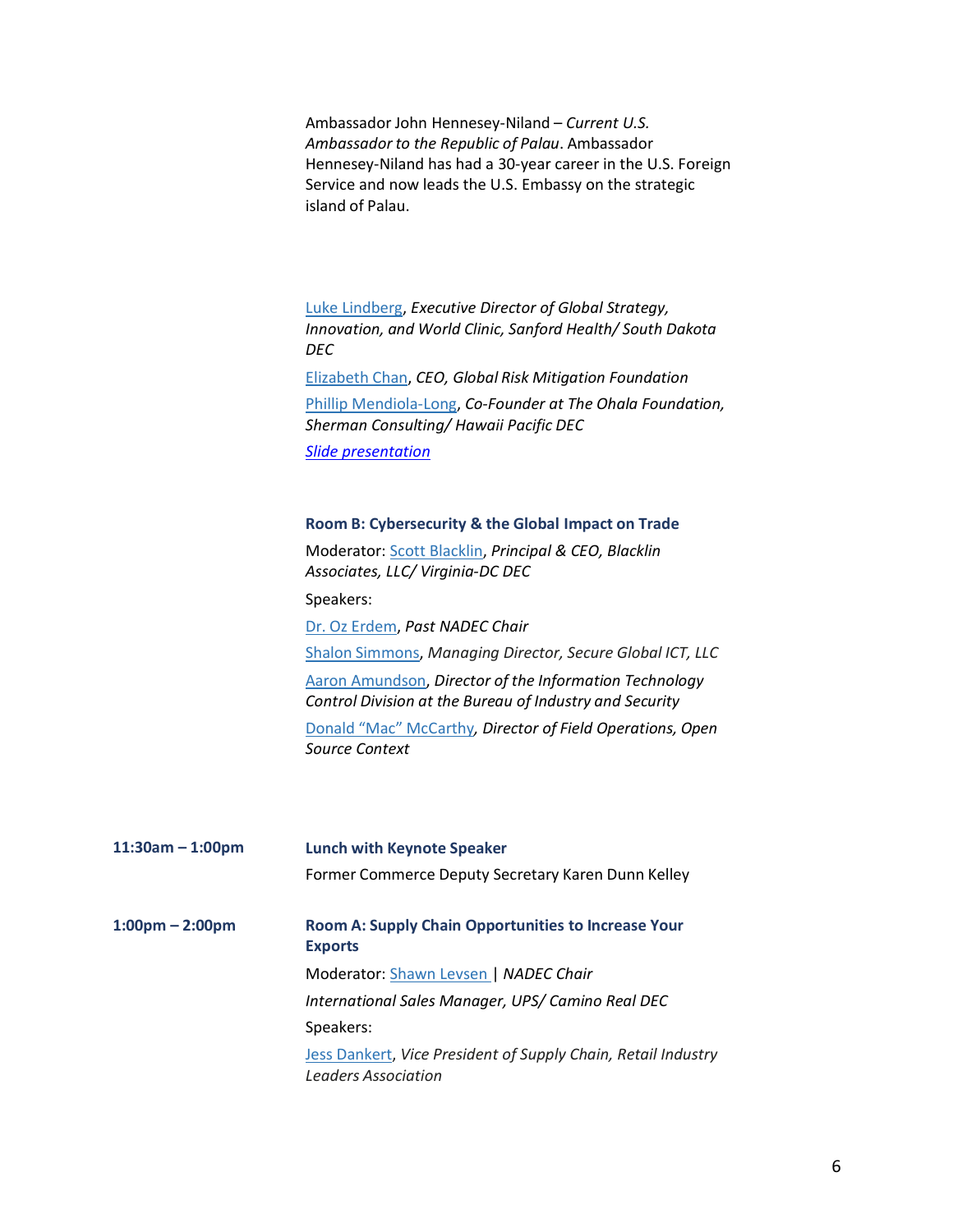| Kristopher Denzel, Director of Government Affairs, DHL<br>Express               |
|---------------------------------------------------------------------------------|
| Gerd Uitdewilligen, Director of International Sales, Emerson<br>Cargo Solutions |
| <b>Room B: DEC Engagement &amp; Orientation</b><br><b>Slide Presentation</b>    |
| Moderator: Anne Burkett, Executive Director,<br>NAITA/Alabama DEC               |
| Speakers:                                                                       |

[Brenda Stelly,](https://www.linkedin.com/in/brenda-stelly-71366823/) *President, Oil Center Research International LLC/ Louisiana DEC*

Sandy [Renner,](https://www.linkedin.com/in/sandralrennergra/) *Chair, FasTrack Global Expansion Solutions, Inc./ Minnesota DEC*

[Tee Persad,](https://www.linkedin.com/in/tee-persad-59b17b17/) *Attorney, Mediator & Business Consultant, CPLS, P.A./ Central-North Florida DEC*

- **2:00pm – 2:15pm Break**
- **2:15pm – 3:15pm Room A: Exporting to Challenging Markets (Middle East)** Moderator[: Sheriah Johnson,](https://www.linkedin.com/in/sheriah-johnson-mba-6746217/) *Trade Compliance Manager, NCR Corporation/ Georgia DEC* Speakers: [Nate LaMar,](https://www.linkedin.com/in/nate-lamar-mba-8742038/) *Senior Manager of International Business Development, GM Defense/ Indiana DEC*

Kelly [Watkins,](https://www.linkedin.com/in/kellywatkins/) *President, Expressive Concepts/ Kentucky DEC*

### **Room B: Trade Policy & Global Markets Update**

Commerce Department in 2022 & Beyond

Moderator[: Scott Blacklin,](https://www.linkedin.com/in/scottblacklin/) *Principal & CEO, Blacklin Associates, LLC/ Virginia-DC DEC*

Speakers:

[Dale Tasharski,](https://www.linkedin.com/in/dale-tasharski-8394b29a/) *Deputy Director General for Global Markets | International Trade Administration | U.S. Department of Commerce. Former Acting Head of the US Commercial Service in the last Administration*